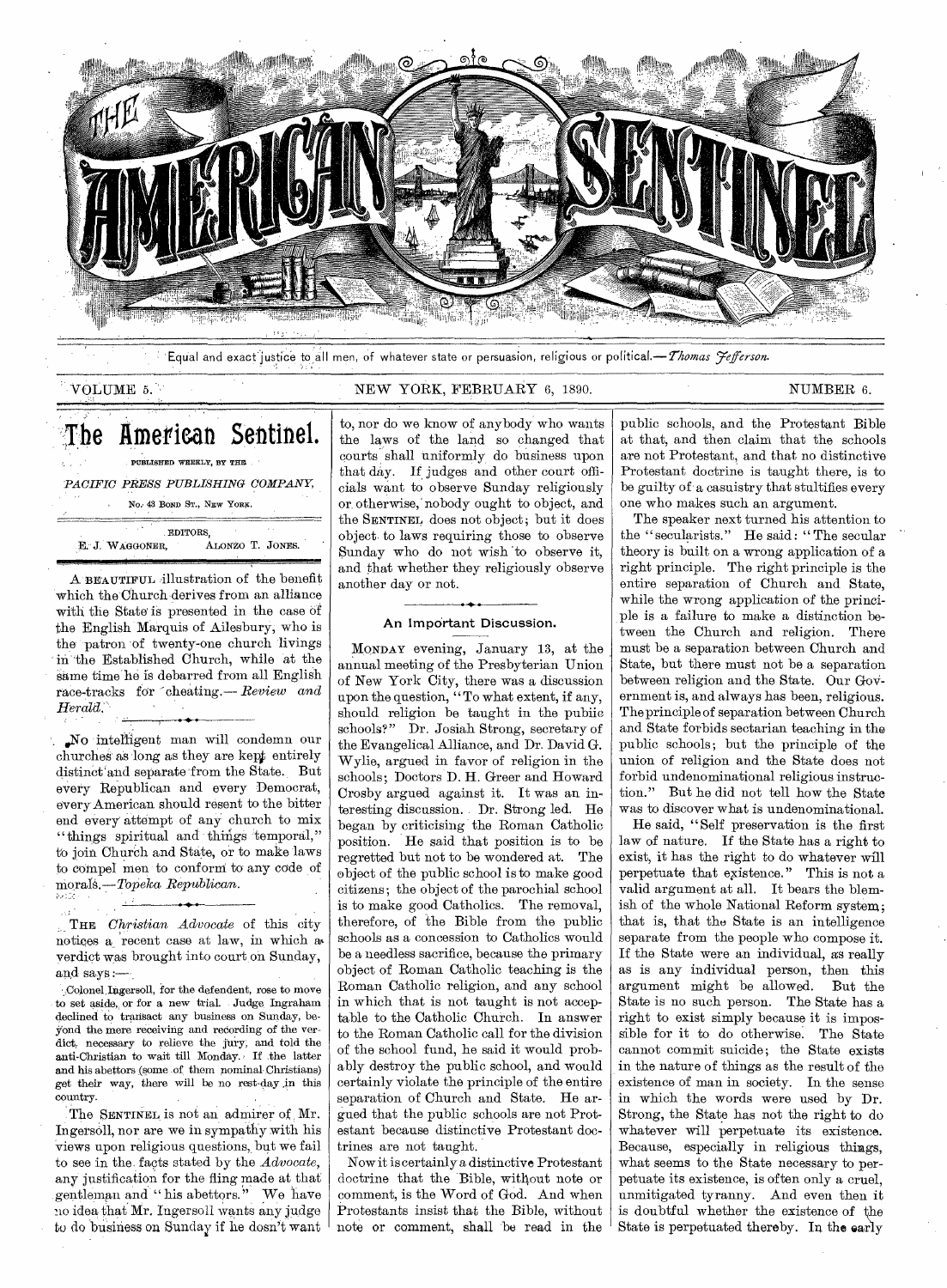days of Christianity, the Roman State 'considered its existence to be in danger. It decided that as the State had the right to exist, it had the right likewise to do whatever was neceesary to perpetuate that existence, and that it was, therefore, necessary to put a stop to Christianity. It therefore punished with many untold torments, even unto death, the profession of Christianity. Without entering upon the question as to whether the existence of the Roman State was perpetuated or not by such proceedings, it is certain that the Roman State had no shadow of right to 'do to Christianity what it did. This, we are persuaded Dr Strong himself will concede because, assuredly he cannot justify it without condemning Christianity; but in conceding this, his whole argument is gone. The truth and the sum of . the whole matter is, that with religion the State can have nothing to do whether professedly to perpetuate its existence or not.

The speaker further argued that "the State must teach fundamental religious truths because it is good for the State. The State cares nothing about another life." But the State cannot teach religious truth, fundamental or otherwise, without having to do with another life. Religion relates primarily to the recognition of God and another life.

Next he argued that it is not so much preceptive instruction that is required as it is practical. He said, "The lying of children in this country is not because of a lack of knowledge of how to tell the truth but because of a lack of will." But he did not attempt to tell how the State is to create in the mind of a child the will to tell the truth when the disposition is there to tell a lie instead.

In answer to the suggestion that the --)hildren be taught religion in the home and the Sunday-school, he inquired, "How are all, those children to be got into the Sunday-school ? And, as they cannot readily be got into the Sunday-school, how are these children to be taught reverence for God, for man, for woman, and for law? There is little reverence and therefore little authority in the American home—except that of children over the parents. In the school is where the State can touch children with a moulding hand, and if reverence is to be taught who shall do it if not the State ?"

Throughout his speech, the Doctor seemed to have forgotten entirely that there is such a thing in the world as the Church. Certainly these defects exist which he has named. There is sore need that religion and reverence and authority all should be taught. But so far as, his speech went he could discover none but the State to teach these things. But it is impossible for the State to teach them; and the task of teaching these things was never committed to the State by the Source of all authority, religion, and reverence. Is it true that the Church has so fallen

from its place and so far lost the true idea of her mission as not to be worthy of consideration in such a question as this so that the only alternative is to have the State to do it?

He argued that the question as to what, and how much religion should be taught, "should be settled by a local authority;" and "especially in the cities great care must be exercised and a middle 'course pursned, between secularizing and, Protestantizing the schools."

Dr. Strong was followed by Dr. Greer, Episcopalian, rector of St. Bartholomew's Church, New York City. No synopsis can do- any manner of justice to 'Dr. Greer's speech, and it was impossible for us to obtain a *verbatim* report. It was an overwhelming rejoinder to Dr. Strong, and at the same time a masterly assertion of immutible principles both Christian and American. In answer to Dr. Strong's attempted distinction between the. Church and religion, he said: "Such a distinction is impossible. The introduction of religion into the public schools is the introduction of the Church into the public schools, and is, therefore, a union of Church and State. The distinction is further attempted upon the question of religion, that it is not dogmas of faith, but fundamental truths of religion, that is to be taught. But how shall religion be taught without dogmas? It may-be taught without some dogma in which you do not believe: but it cannot be taught without some dogma in which you *do* believe. We cannot conceive of a church without doctrine. And religion cannot be introduced into the public schools unless it is doctrinal in the sense of being definite, positive, and precise. To speak of the Church without doctrine is to talk of daylight without the sun, of an effect without a cause.

"But it is said that nothing denominational shall be taught, but only those points in which all Christians are-agreed. Who will tell us what these points arc in which all Christians are agreed? Is it the infallibility of -the Pope ? Is it the divinity of our blessed Lord? 'The doctrine of God,' you say. What God? And what kind of a God is it in which all Christians are agreed? Is it a God who proposes to save men through the purifying processes of pergatorial fire, or is it a God that proposes to save all men without any fire at all ? Is it the God in which the Unitarian believes; or is it the God in which the Trinitarian believes ?

"But it is asked, `Should not the Bible be read?' The mere reading of a few words from the Bible from day to day is not of such a positive sort of religious instruction as yet to have excited any: special conflict. In the event of a conflict, which is easily possible, the State to be consistent would have to prohibit even the reading of the Bible in the public schools. Here also the question arises, What Bible? Is it the Bible that says 'repent,' or is it the. Bible that says 'do penance?' Is it the Bible that says 'immerse' or is it the Bible that says 'baptize?' Is it the Bible that contains the Apocraphy, or is it King James' version?"

".The question of the, reading of the Bible in the, schools might become a burning question, and the State 'would then have to decide what Bible should be read. And as soon as the State does that, then some denomination will secure political control in its own interests, as is the case with Mormonism in Utah to-day. But it is said that this makes the schools ' godless.' This cry is more: rhetorical than true, and, to many, sounds worse than it is. It might be brought with equal propriety against those schools which teach only business-and penmanship, and schools of mechanics, and of arts. These-are in the same sense godless. But they are not ungodly. They are godless because they are schools with a definite purpose in view, which purpose is not the teaching of religion. That purpose is followed without reference to religion. Not that those who give instruction there are atheistic or irreligious men, but because those schools do not exist for the purpose of giving instruction about God or about religion.

"The Church can best do its work when it does it without any connection with the State. The State can best do its work without any connection with the Church. This is the theory to which we are committed by the Constitution. Let the Church arise to an apostolic faith; let her be inspired by an apostolic spirit; let her be fired with an apostolic zeal; let her be clothed with apostolic power; then she can face the world as the apostolic. church did, and by force of character can influence the State and the school vastly more than it would be possible to do with all the power and machinery in the State at her command. : By this means it is possible for Christians to make Christianity so dominant that nothing but Christian personality will influence the public schools. It is not the reading nor the reciting of a set form of words that makes truth effective; it is the character, the living personality that is behind the words. The schools are here for everybody and for every class. The schools must be kept broad and comprehensive, and must not be encroached upon by any religious body upon any pretext whatever."

Dr. Wylie was the next speaker. He is a thorough-going national reformer. After speaking in opposition to the Roman Catholic theory, he denounced the secular theory as' "atheistic," and then' argued for a religious State at once. A goodly portion of his argument was also an appeal to sentiment' and was simply a begging of the question.

Dr. Crosby's speech was rather a summing up than a decided argument and was quite brief. Of this speech we were able to obtain quite a full report. He said: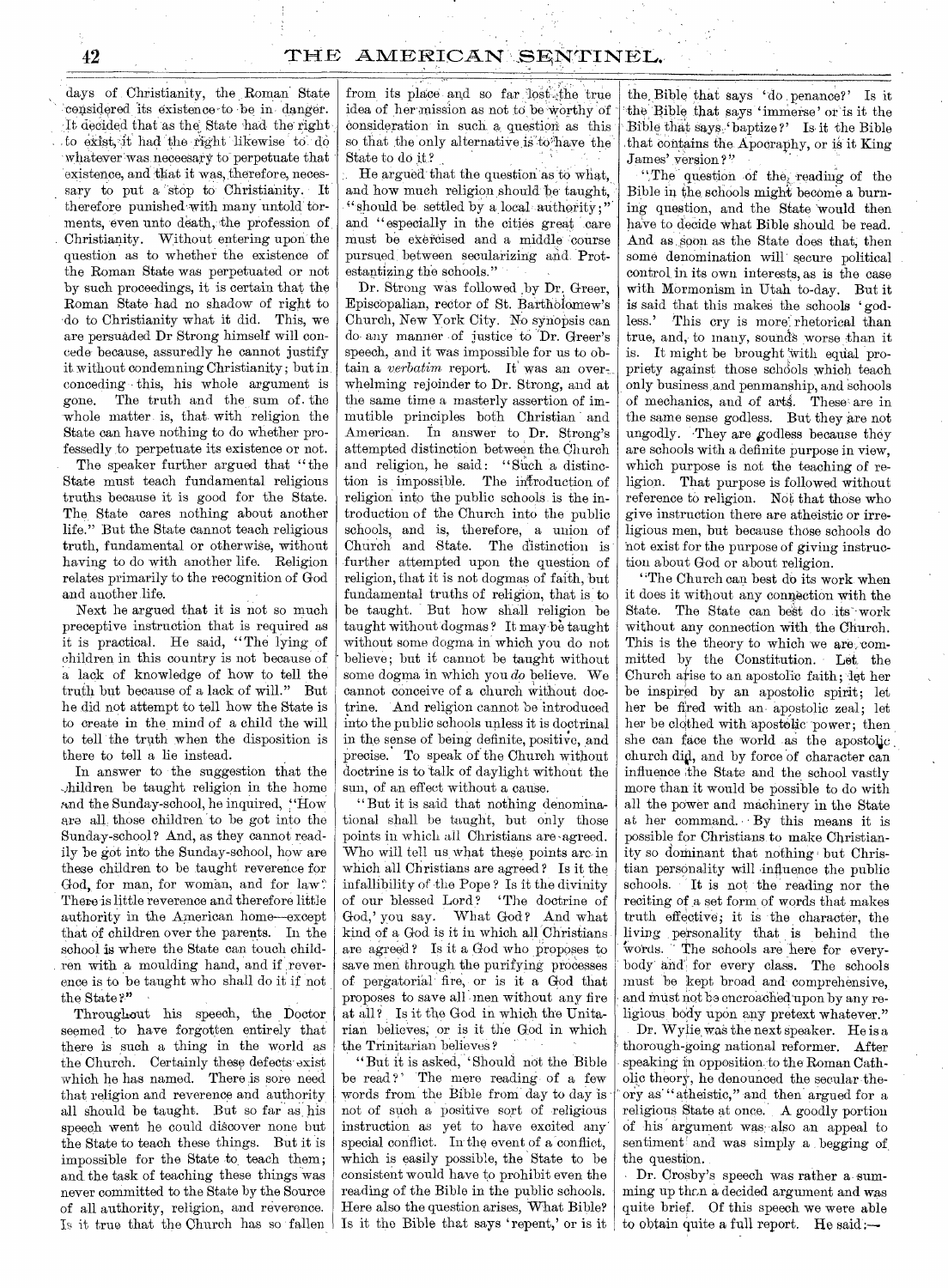" We have been subject of late to an educational craze in which we have forgotten and overrun the limits of American principles; both in the matter of attempting the teaching of religion by the State and of teaching the higher sciences by the State, with both of which, in my opinion, the State has nothing to do. It has no right to be teaching the higher education.. The best thing that could be done with. the Normal College—and I hope President Hunter is here to hear me—would be to turn it into a grand central police station. The best thing that could be done with the College of the City of New York—and I wish. GeneralWebb was here—would be to turn it into a prison for boodlers. I think we have no more right to instruct freely the children of all citizens in the higher mathematics and the calculus and philosophy than we would have to tax the people to give each child a thousand dollars to set him. up in business. And on the same democratic, American principle I think that half of what is done in the public schools could be .done away with. The only argument for schools established by the Government at all is to make citizens able to understand what, our Government is. In other words, we should only teach children in the public, schools to read, to write, to cipher, and to know what the American Constitution is, That should be the entire curriculum in the public schools. Beyond that we have no right to go.

"We have got into an educational craze in this matter, and the way to get out of it is to limit the work of the State to where it belongs. We should no more expect to teach religion in the public schools than to teach it in a mechanics' institute for the learning of a technical trade. We have many excellent organizations for benevolent work )that are not concerned with the subject of religion. Are these benevolent institutions atheistic or irreligious,? It is not the business of the State to teach religion. It is the business of the Church. The State teach religion ? I want the State to get a little religion first. Of course, if we are to have religion taught by the State in this democratic country, We shall have it taught by the local government. We cannot take a single step in the teaching of religion without injury. We, have no right in this country, which °invites all persons of all creeds, to set up one of our religious notions as against the religious notions that any one else may honestly, hold. Just as far as we do it just so far we encroach on the stability which is the basis of our Government.

" The State has no right to go further than to teach the simplest branches of education. The whole curriculum can be gone through with in three years, and when we limit public education to that, we shall solve this problem which has been agitating, and is. agitating us, and will continue to agitate us. We must learn that in our public schools we must recognize the rights of all."

There were about two hundred and fifty or three hundred people present, and although there were quite a number who were in favor of the idea of religion in the schools, it was easy to see that the great majority were decidedly against it; which, we were very glad indeed to see. There is one point, however, that is of considerable importance. Dr. Strong is secretary of the Evangelical Alliance of America. He is fully committed to a union of Church and State, and, as far as in him lies, he commits the Alliance with its influence and its methods, to the same things wherever he can. A. T. J. • •

# **National Reform Work in Cincinnati.**

January 20, 21, there was held in the city of Cincinnati, a "Christian Convention," to consider "what can and ought to be done to save our land from the rising tide of vice and immorality." While ostensibly, held in response to a call signed by eighty-two persons, .of whom seventythree were ministers, the fact that not one in ten of these persons were present, and that the convention was presided over by Rev. J. M. Foster, secretary of the National Reform Association, and attended by such men, as Rev. Sylvester Scovel, Rev. D. McAllister, and Rev. W. F. Crafts, shows it to have been held in the interests of the National Reform movement.

The real work of the convention, apart from a two-days' exhibition of oratory and sophistry, is expressed in the following preamble and resolutions which were unanimously adopted and will in due time be presented before the Legislature at Columbus;----

It must be admitted that God, the Supreme lawgiver and Judge, is the source of all civil authority and will surely punish all who persistently dispise his authority; as he has declared in his word. Nation and kingdom that will not serve me shall perish; yea, those nations shall be utterly wasted.' A truth time and again recognized by the early statesmen of our Government, by our legislators and by Congress as late as 1863, when the Senate of the United States resolved that devoutly recognizing the authority and just government of Almighty God in all the affairs of men and nations, and sincerely, believing that no people, however strong in the justness of their cause, can prosper without his favor.

This convention is fully convinced that vice, morality and crime in any community destroy its happiness and material prosperity, and it is equally true of States and nations, and since a disregard of the Sabbath and other moral laws of God—laws which belong to the State as well as the churches is one of the factors in promoting these vices, immoralities and crimes, we regard it as of the utmost importance that the States, in the interest of good government and the prosperity of the people, should especially protect the Sabbath as a day of rest; therefore,

*Resolved,* That our Constitution and laws should be freed from all ambiguities which obscure their meaning and thereby give encouragement to the practice of vice and crime and render it difficult to enforce the penalties of violated laws,

*Resolved,* That the laws on our statute-books in reference to protecting the Sabbath as a rest day should be faithfully enforced all the more as they are in the interest of the whole people.

*Resolved,* That this convention hereby petitions the General Assembly of Ohio to amend the laws relating to our police court juries so as to bring them into line with the laws selecting juries for out county courts.

*Resolved,* That this convention cannot but reprobate in the strongest terms the disregard of the sanctity of the judicial oath and the principles which have heretofore made trial by jury the bulwark of personal liberty, by juries, which, contrary to admitted evidence of guilt, have, nevertheless, acquitted culprits because they did not approve of the laws which they had violated.

A glance at some of 'the papers read will suffice to show the spirit in which these resolutions were conceived, and the sophistry of the arguments employed.

The paper read by Judge M. B. Hagans was a prominent feature of the first day's programme. He started out to consider the subject of "The Civil Sabbath," but soon branched off into history, carrying his hearers back 2,500 years to the time of Nehemiah, and thereby surprised the thinking portion of his audience, who must have wondered what Nehemiah or anyone else living in his time knew about a " civil " Sabbath. He referred to the action of Nehemiah in closing the gates of Jerusalem on the Sabbath day and threat, ening to lay hands on Sabbath desecrators, —an argument having no possible bearing upon the subject of a " civil" Sabbath, since Nehemiah did this, not to protect the poor laboring men from the slavery of their Sabbath toil, but to enforce the observance of the Sabbath as a religious institution, lest, they bring more wrath upon Israel by profaning the Sabbath. It is to the religious side of the question that the advocates of a "civil" Sabbath always gravitate in their arguments. Judge Hagans needs to be informed that we are not now living under a theocracy, and have no one to stand in the place of Nehemiah, unless we concur with Mr. Crafts in the idea that "the preachers are the successors of the prophets,"—a theory which it would greatly stretch the credulity of most of us to accept.

The idea that the Sabbath should be enforced because it has a place in the common law of the land, was another boomerang which the Judge hurled at the opposers of a "civil Sabbath." Did the Puritans, from whose legislative efforts our Sunday laws have descended, enact those laws in the interests of a "civil Sabbath"? Did the Church of England, from which the Puritans obtained their legislative ideas ever do this ? Did the Roman Catholic Church, from which the Church of England sprang, ever demand legislation in regard to a " civil " Sabbath ? Everybody knows better. Our Sunday laws are the relics of an age when Church and State were united, and Sunday was enforced as a religious institution, and this stamps them as religious laws, appropriately included in our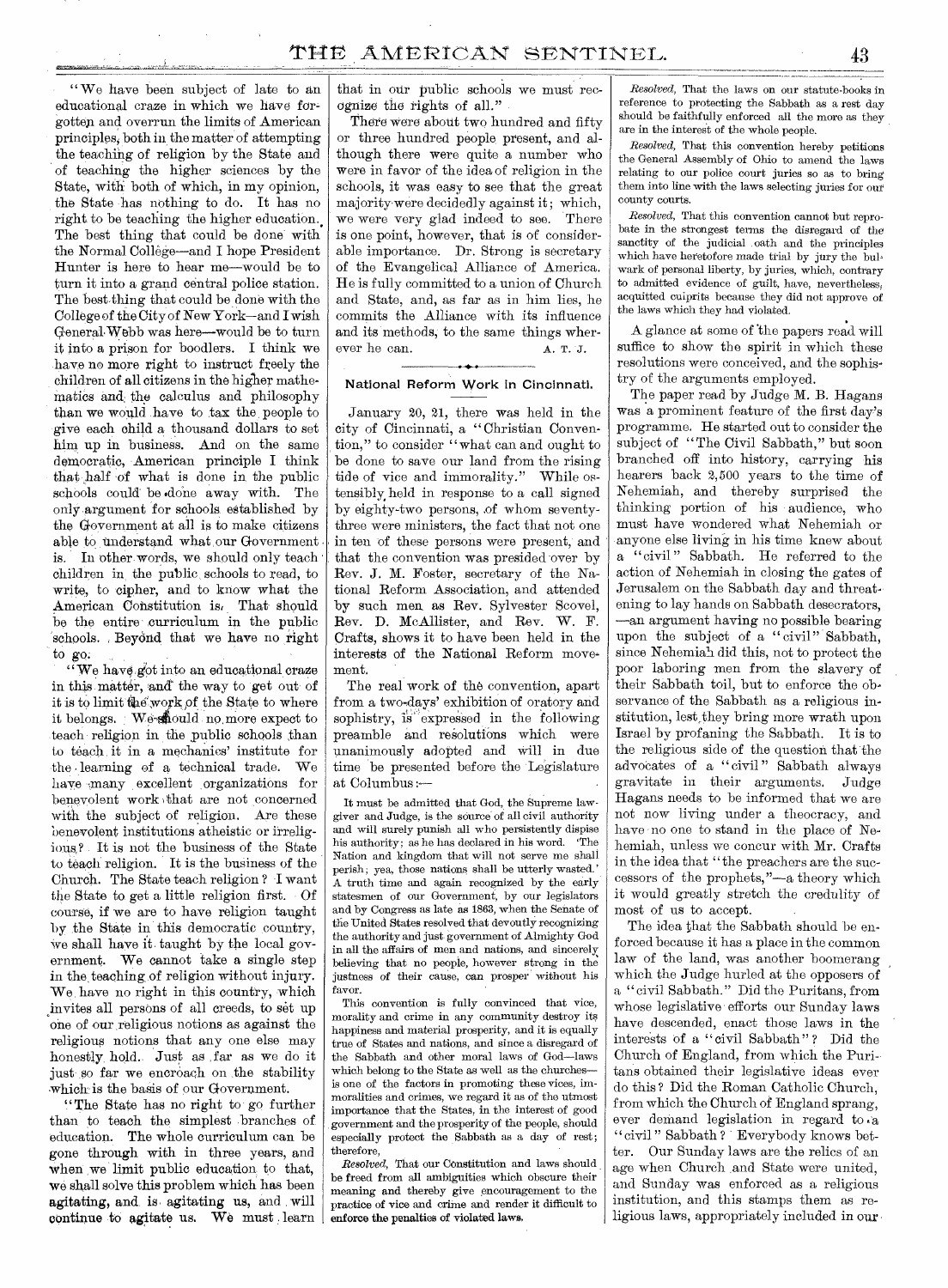statute books under the head of " offenses against God and religion." Such is the genealogy of our present Sunday laws, which Judge Hagans and others of similar bias would like to see enforced under the guise of " civil " regulations. Under the inspiration of his theme the Judge sighed for mayors in our great cities, like Nehemiah who was not troubled with police boards and the jury system, but was himself mayor and chief of police at the same time,—a sigh which will not be extensively echoed among the people of those cities, or the officers of our municipal corporations.

Rev. John Pearson read an able paper on " the Minister and His Responsibility for Public Sentiment," and, unconsciously perhaps, hit the National Reform theory a blow squarely between the eyes. Ministers of the gospel and churches were not, he said, to come down from their high position to take part in the battle of politics, but to stand as watchmen on the walls of Zion, speaking out loud and boldly on all questions which concern public morals. This they ought to do, and the place for them to do it is in the pulpit. But the trouble is that ministers preach smooth things there, and then call on the legislatures to do the work they leave undone, by compelling people to be moral by law. Such preachers would do well to read over and study the great commission under which they profess to be working: "Go ye therefore and teach all nations, baptizing them in the name of the Father, and of the Son, and of the Holy Spirit, *teaching* [not compelling] them to observe all things,.whatsoever I have commanded you." This defines the legitimate sphere of the Christian minister, and when he becomes an advocate of compulsory morality, he is engaging in a work which Christ has never commanded or sanctioned.

Rev. G. W. Lasher read a paper on " The Sabbath and the Working Man," repeating the familiar arguments relative to man's physical, mental, and moral need of a Sabbath rest, considering the subject from the standpoint merely of a physical and moral necessity, of which the civil law might properly take cognizance. The effect of his effort was seriously marred at the close when the Rev. Mr. Pearson arose and, reminded the assembly that that was a Christian convention, that the good oldfashioned religious Sabbath was what they were principally concerned with, and that the "civil" Sabbath had been dinned in their ears quite as much as was profitable.

"A Legal Argument' against Secular Common Schools, " was the title of a paper read by Dr. McAllister, editor of the *Christian Statesman.* He ignored the position of parent or guardian as the overseer and inculcator of morals upon the minds of youth, and relegated this duty entirely to the State. The oath which the State demanded of its jurors and public officers furnished, in his view, a convincing reason why the public schools should instruct the youth concerning the nature of an oath, and concerning that Supreme Being of whom it makes mention. Upon this slim foundation did he build his " legal argument against secular common schools." He even went so far as to assert that secularism, to be consistent, would -be compelled to rule out Webster's Dictionary; as if there were no difference between defining the existing conceptions of religious things, and inculcating religious ideas ! He would have the principles of Christianity openly taught in the public schools, which would leave to the Jew and the infidel, who did not wish their children thus 'taught, the happy alternative of withdrawing their children from the institutions they are taxed to support, or of building up schools of their own in that fair country to which the Rev. E. B. Graham, a co-laborer of Dr. McAllister's, referred when ho said, " If the opponents of the Bible do not like our Government and its Christian features, let them go to some wild, desolate land, and in the name of the devil, and for the sake of the devil subdue it, and set up a government of their own on infidel and atheistic principles, and then if they can stand it stay there till they die!"

Rev. W. F. Crafts arrived during the concluding part of the session, and.spoke on " The National Sabbath." He maintained, among other, things, that the restday must be a common day for all, ignoring the fact that communities of seventhday and first-day observers exist together in many places without causing the slightest friction of the wheels of commerce, and said that it was an act of great generosity on the part of the States to exempt Seventh-day observers from the penalties of the Sunday laws. Such an exemption he evidently did not sanction. He would have all Sunday work of every kind stopped, except works of mercy and necessity (which he would want the privilege of defining), in order that the poor laboring' men might enjoy their Sunday rest. One cannot help wondering why, if they are so enslaved and oppressed by Sunday work, there has never been a " strike" made by them for that rest. There have been Strikes enough for almost everything else, but no strike for Sunday rest has ever been put on record. On the contrary, the laboring men have to be earnestly importuned by Mr. Crafts before they will indorse, and then not unanimously, the movement for a national Sunday law.

Space forbids the mention of other papers and speakers, in some instances able and interesting, but which did not touch so directly upon the subject of a State religion. The convention was thinly attended, about one hundred being present on an average, a large proportion of whom were women. Its effect upon the city and the State remains to be disclosed.

 $L. A.$  SMITH.  $\ldots$ 

### Questionable Declarations.

THE following extract from a letter to the New York *Voice*, raises a very pertinent question for the consideration of the Prohibition party, if it 'is indeed prohibition that that party desires. The extract runs thus: $\frac{1}{T}$ 

To the *Voice*.—The letter-from a correspondent, W. H. Wilgus, in a late issue of the *Voice,* brings up one of the., most important questions the Prohibition party has yet to meet. Is there any better time than the present to meet it frankly and honestly ?

Judging from the platforms adopted byr various States this fall the Prohibition; party now stands for prohibition and religious legislation. The last is an expression that ought to be hateful to every true American. But is it too strong in this; case ?

These platforms call upon the State to defend the sanctity of the Sabbath in varying phrases, but to the same intent. Now, the Sabbath is purely a religious institution, and it does not alter the case to substitute the word Sunday, or call for a\_ ".civil Sabbath."

The expression is self<sup>2</sup>contradictory. The province of civilgovernment is to prohibit that which is uncivil, but it cannot be shown that honest labor on any day of the week is "uncivil," except by allowing the religious character of the day to be. taken into the account, and then the State steps outside of its proper sphere of action, However, this phase, of the question needs no discussion now, for there is no effort. made to. conceal the fact that it is the protection of Sunday as a religious institution. which is desired. . . .

But what if we exempt the minority from the operation of such laws ? That is simply to tolerate them; and toleration is a word hateful to every true American. It does not make such legislation right; it admits the right of the majority to rule in matters of conscience; and' last but not least, it does not work satisfactorily, and will inevitably lead to a repeal of the exemption clause. Our papers are strangely silent in, regard to these facts and on this question ; but certainly no side issue will cause such division as this, for it involves a matter of conscience.

Already the beginning of this defection. is apparent. The recent formation of the. National Religious Liberty Association is a straw which shows, too well, what we may expect in the near future. Here is an association, composed of Christian men, heartily in favor of prohibition, loyal to our Constitution, and yet compelled by earnest convictions to unite in defense of religious liberty, and oppose the Probi-; bition party because of its stand on this question.

It is nonsense to invite to full party fel:. lowship those who are agreed with us on.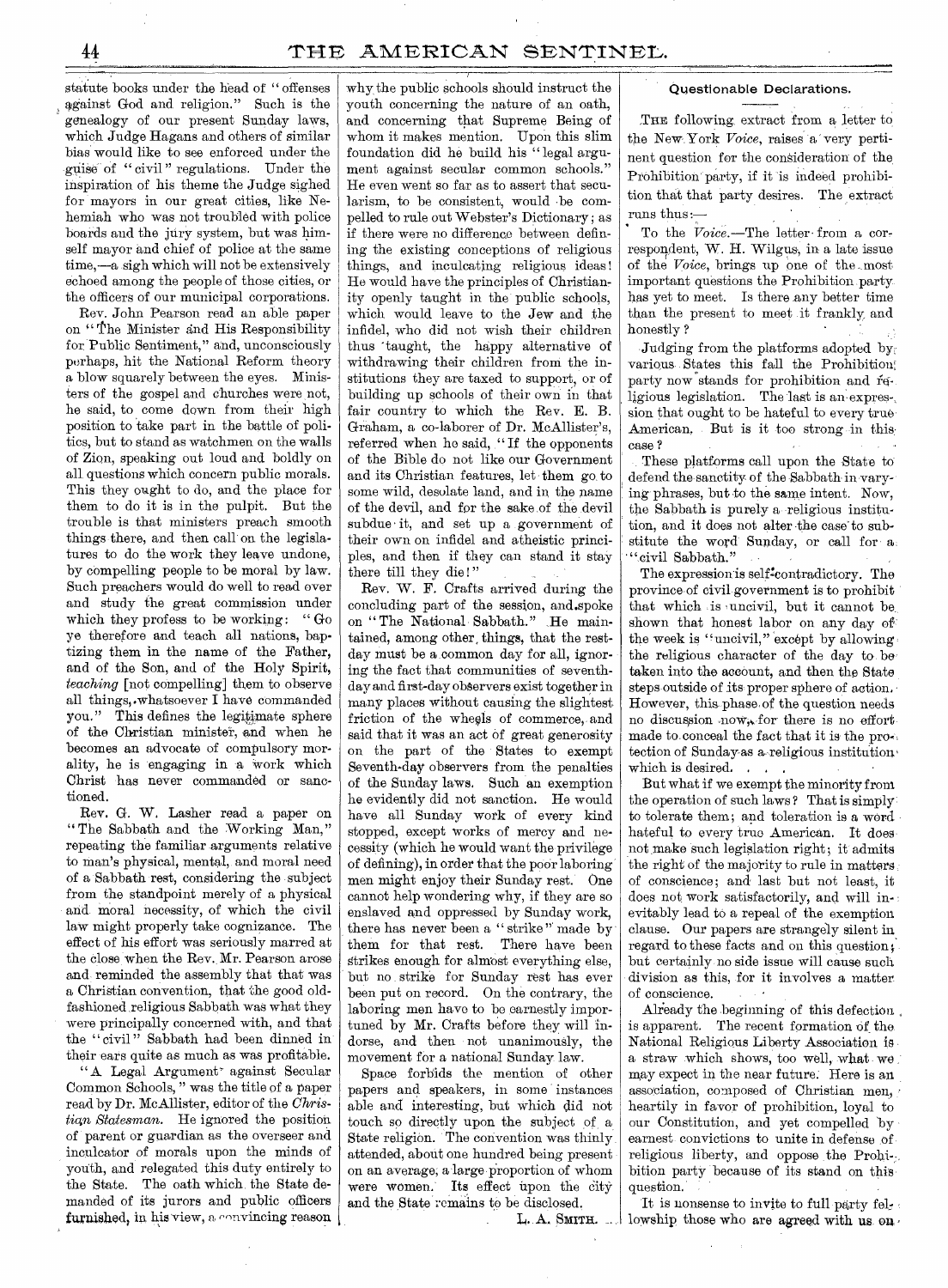the main issue while such declarations in favor of religious legislation are found in our party platforms as have recently been made. HAROLD STEARNS, M.D. *Idaho Springs, Col.* 

# A Sample of Those "Rebuffs."

JANUARY 20 and 21, there was a National Reform convention held in Cincinnati. Rev. J. M. Foster, district secretary of the. National Reform.Association, had the principal part in getting up the convention. While they were working up the matter, Mr. Foster and Mr. Francis Ferry, "an esteemed elder of the Presbyterian Church," visited Archbishop Elder for,the purpose of having him unite with them in the convention. Mr. Foster says, "The Archbishop received us very cordially, and was the soul of courtsy." After the Archbishop had received them so very cordially and so courteously, the following interesting dialogue occurred *;—* 

*Mr. Foster—"* We have called to ask you if you would be willing to participate in the coming Christian convention." *-* 

*The Archbishop—"* You know we Catholics are very exclusive."

*Mr. Foster—"* The Baltimore Council advised cooperation in Sabbath Reform movements with Protestants. This led us to hope that you Would stand with us in the effort to maintain the Sabbath.'

*The Archbishop--"* It is true the Baltimore Council recommended co-operation, but that is to be done As citizens. We do not recognize Protestant churches or Protestant ministers. There is only one true Catholic Church. These other 'denominations may teach the truth in a measure, but they are not the Church of Christ, The Catholic Church is the spouse of Christ, and to her has been committed the oracles of God. She has received authority to teach the truth. We will Work With Protestants as citizens, but not as churches. During the war Ilorate-Greeley and some others attempted to establish peace between the Northern and Southern States)but Mr. Lincoln said; ' You are good men and have good intentions. But you have no authority to act. I cannot recognize your work.' So we say to Protestants, You are good people. Your motives are good, But you have no authority. We cannot recognize you.' I would be compromising myself to go into a Protestant church and unite with Protestant ministers in such a convention.'

*Mr. Foster—"* This convention is not to be held under the auspices of any church, It is called by the National Reform Association—a society made Up of representative citizens in all parts of the country. It is a citizens' movement. You. observe the conference is called a 'Christian convention.''

*The Archbishop—"* At the same time almost all the signers to the call are ministers, and all but one of the speakers are clergymen. My going there would be construed as a concession to Protestantism. If this were a general convention' of citizens, originating with the people and carried on by then, I could act as one of them. But a Christian convention carries with it the idea of the Church, and I could not be identified with that."

*Mr. Foster—"* The preservation of the Christian Sabbath is a matter in which all who love our Lord are interested."

*The .Archbishop—"*That is true. I preach the truth to my people about the Sabbath, temperance, divorce, and all those questions. We have authority from our Lord to do this. You will pardon me for saying that no Protestant church has this authority. And hence I could not act with you even in so good a cause, for, in doing so, I would not be true to the Church."

This is a sample of the rebuffs that the National Reformers have been willing to receive from the Catholics for the last nine years. They have received several before, and undoubtedly they will receive others yet to come. The rebuffs are richly deserved, and these were certainly well applied.

Who can say but 'that the Archbishop appears to the better- advantage in this matter ? The Archbishop and the Catholic Church with him have this at least to their credit that what they do believe is' held by them to be of sufficient importance to stand up for it without compromise; while this so-called Protestantism, that so anxiously seeks the alliance of the Catholic Church, is willing to make any compromise, and go almost any length to secure that alliance. In short, as they said nine years ago, "We may be subjected to some rebuffs in our first proffers, and the time has not yet come when the Roman Church will consent to strike hands with other churches as such; but the time has come to make repeated advances, and gladly to accept co-operatio'n in any form in which they may be willing to exhibit it. It is one of the necessities of the situation."

And yet, these are the men who require a constitutional amendment under which they may be empowered to teach religion in the public schools! Why, they do not believe the religion which they profess with sufficient confidence to make it of any effect. Religious teaching, to be of any force, must be thoroughly and confidently believed by the one who teaches it. Otherwise the best and the purest religion that ever was; or that could be, would be of no benefit whatever. And when these men hold their religious principles and doctrines at so little value that they are willing to compromise it at all, and fairly to abandon their position in order to secure the co-operation of those who flatly refuse to recognize them, then the religion which they represent is not worthy of recognition by individuals, much less by the Nation. To force the teaching of such religion as that into the public schools would be to do an irreparable injury to the youth of the United Stated, to say nothing of all the train of other evils that would be inflicted upon the Nation. If they believed their own profession of religion with sufficient confidence to impress it upon the people, they would not need any other power to cause it to be received; but as they do not they demand control of the national power to compel the people to receive it.  $A. T. J.$ receive it.

THE principle of persecution, to the extent of 'burning heretics, is inseparable from the union of Church and State, which makes a crime against the Church, also a crime against the State, to be punished according to human law. If Americans hate anything it is the principle and practice of religious persecution, and *if*  they love anything it is. civil and religious liberty.— *Philip Schaff,* 

# That Sunday Crusade.

THAT Minneapolis Preachers' Sunday crusade didn't pan out quite as well as they proposed to have it. It was proposed in their original compact that on the evening of the third Sunday in January a large number of hacks *or* carriages would be retained and held for duty. The ministers were to be divided up into sets of threes and one of each set to make a short speech in one church and drive to another and then to a third, being followed in turn by each of the other two of his set, and thus the whole city was to be crusaded. But it didn't all run smoothly. The first hitch in the proceedings was that the managers found that some of the ministers of the city were not as straght-laced in the mat ter of Sunday observance as they them. selves were. The first onslaught was to be made against the Sunday newspaper ar "the head of all offending." But the managers found that some of the ministerwere in favor of the Sunday newspaper. One of them in fact, Rev. L. G. Powers, openly declared that the Sunday paper "it more of a help than a hindrance to church work."

The second hitch in the proceedings was a consideration of consistency. They pro posed to start a crusade against all Sunday work and they found that it would not look very well at the very first step, in such a crusade 'as that, to use a large number of hacks or carriages; 'as this would no cessitate work on the part of somebody to get the hacks or carriages ready, and fur ther work to do the driving, and yet fur ther work to put the horses and hacks in the stables after the evening's crusade was over, and all this work on Sunday. They concluded that it would never do to preach. against Sunday labor and at the same time require so much labor to be done on Sun day. Consequently, their sets of threes all dwindled down to one single set.

The sermons of the liberal ministers offset those of the ones who favored the strict observance of Sunday, while one minister declared that " the Lord and the Sunday newspaper cannot remain in the same house." Another said :-

"The day must include everything that any man can find helpful. The Sunday paper, while it is of no use to the average preacher, is a great benefit to thousands of others. To thousands of toilers Sunday is the only day for reading. The Sunday paper gives them a view of the great world with its true activities. It helps them on one side of their nature as well as the church helps them on the other. The Sunday paper is more of a help than a hindrance to church work. Nine-tenths of all the money for the support of churches and charities in Minneapolis comes from the men who read the Sunday<br>papers. Protestants are powerless to Protestants are powerless to establish self-supporting churches, save among reading people; and the circulation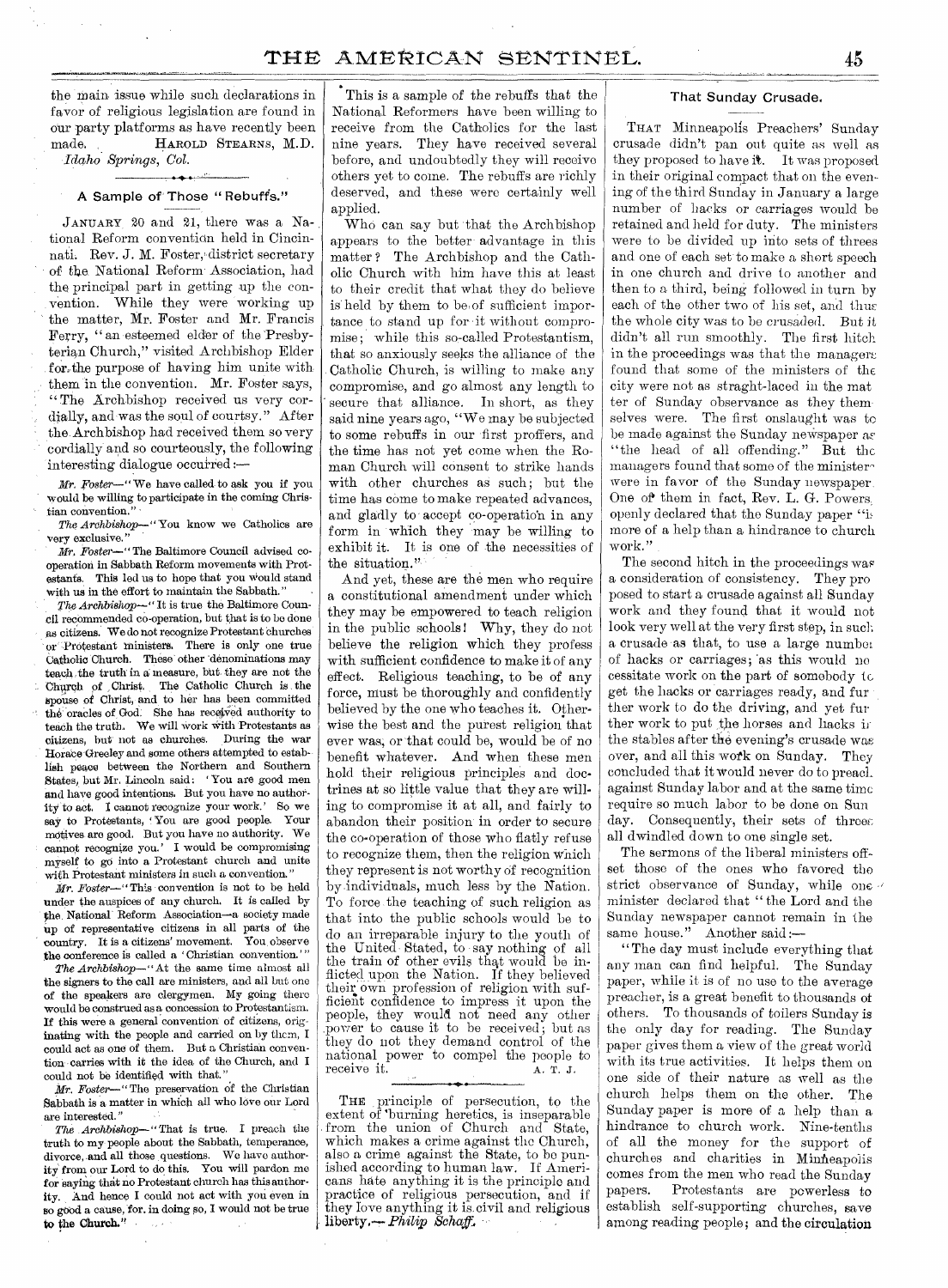of the Sunday paper is a fair index of the reading habits of the people. It is easier to convert a,man to Christ who reads the Sunday paper than it is to make a Christian of a man who does not read at all. People wilt read on-Sunday. Preachers cannot stop them.; 'In a certain neighborhood in this city Where sixteen hundred *Tribunes*  were taken, only twenty-two have stopped their Sunday issue, while nearly four hum dred have taken the Sunday issue only. Of the twenty-two, two were preachers. and twenty were laymen. If opposition, such as has been given, tends thus to add to the Sunday' circulation, we need not expect to see the preachers destroy the Sunday papers. The opposition to the Sunday papers is made by good men. But good men are engaged in editing and, publishing the Sunday newspapers. These facts should lead the preachers to hesitate a little in their crusade."

Another minister who had spoken the Sunday before in favor of the opening of the public library on Sunday, said:—

"Since my sermon of last Sunday.evening in favor of the library opening, I have been the recipient of various tracts Upon Sabbath observance from people who deem my soul in danger. For all this interest, thanks ! In this severe weather I am grateful to any tract society that will kindly help to keep my fires burning. What do I care for all the councils that ever thundered upon this subject? What do I care how many ministerial associations have pronounced upon it? What do I care for all the Sabbath conventions that have ever been held ? So long as I live, so long shall I take these principles regarding the Sabbath and apply them according to my best judgment. My advice to every one of my hearers is to do the same. A grain of common sense is worth a ton of theology.'

The Minneapolis ministers will have to get their forces a little better in hand before their crusade will amount to much. Dr. Strong, of the Evangelical Alliance, will have to make at least another visit or two to Minneapolis before he gets those forces sufficiently allied to make their work effective. We wait to see what turn will next be taken, and what form of Sabbath desecration it is against which the Minneapolis preachers will make their next crusade.  $\mathbf{A}$ , T. J. ass

# Not a Valid Reason.

THE *Lever* says that "the saloon is today<sup>f</sup>a<sup>t</sup>,greater hindrance to the cause of Christianity than all others;" and inquires, " What will become of the Republican and Democratic voters for sustaining parties that keep the saloon as a stumblingblock betWeen God and humanity?" We do not knew what will become of them. But granting the saloon is the greatest hindrance to the Cause of Christianity, it is not the only hindrance; and if the Government

is to abolish the saloon in the interests Of Christianity, and *because* it is a hindrance to Christianity, then having done so much, why should it not go" on and abolish the next greatest hindrance to Christianity? and the next, and the next, until it has abolished every one that there is in the world ? If the Government is to take away one stumblingblock between God and humanity *because* it is such, then why shall it not continue the work and take .away every one ? If the Government is to do this, what is the Church for? And if government can do this, what was the Church instituted for ? If it can be done by law what is the use of the gospel, and what was the use of instituting the gospel ? The truth is that the reason which the *Lever* and the third party-Prohibitionists, as a whole, present for prohibition, are not valid reasons at all. They are not worthy of recognition by government, nor are they worthy of the support of any man. They mean nothing short of an absolute union of Church and State. Of course they deny it, and we grant that many of them do not see it. It is true, however, whether they see it or not. Prohibition upon a proper basis is a proper thing, and a, good thing, but prohibition upon the basis advocated by the *Lever,* the *Voice,*  and such papers, would be an unmitigated evil. eon

# Father. Enright on the. Sunday.

FOR the benefit of those who favor Sunday laws, and especially those who boast of the indorsement of Cardinal Gibbons, 'and the' co-operation' of the Catholic Church, we print the following statement of Father Enright, lately made, as. to the authority for Sunday laws :—

" My brethren, look about you upon the, various wrangling sects and denominations. Show me one that claims, or possesses the power to make laws binding on the conscience. There's but one on the face of the earth—the Catholic Church that has the power to' make laws binding upon the conscience, binding before God, binding under pain of hell fire. Take for instance the day we celebrate-Sunday. What right have the Protestant churches to observe that day? None whatever. You say it is to obey the commandment, 'Remember the Sabbath day to keep it holy.' But Sunday is not the Sabbath according to the Bible and the record of time. Every one knows that Sunday is the first day of the week, while Saturday is the seventh day and the Sabbath, the day consecrated as a day of rest. It is so recognized in all civilized nations., I have.' repeatedly offered \$1000 to any one who' will furnish 'any proof from the Bible that Sunday is the day we are bound to keep, and no one has called for the money. If any person in this town will' show me any scripture for it I will, tomorrow evening, publicly acknowledge it and thank him

for it. It was the holy Catholic Church that changed the day of rest from Saturday to Sunday, the first day of the week. And it not only compelled all to keep Sunday, but at the Council of Laodicea, A. D. 364, anathematized those who kept the Sabbath and urged all 'persons to labor on the seventh day under the penalty of anathema.

" Which church does the whole civilized world obey? Protestants call us every horrible name they can think of—antichrist, the scarlet-colored,beast, Babylon, etc., and at the same time profess great reverence for the Bible, and yet by their solemn act of keeping Sunday they acknowledge the power of the Catholic Church. The Bible says, ' Remember the Sabbath day, to keep it holy,' but the Catholic Church says, ' No, keep the first day of the week,' and the whole world bows in obedience."—The *Industrial American, Harlan, Iowa, December* 19,1889.

### Sunday Slavery.

THE *Pearl of Days* repeats its dismal wail about "Sunday slavery," and says that "if it is not abolished, it will soon number more millions than the Africans who were emancipated by the civil war, and the Constitution of the United States.' Why don't the *Pearl of Days* make a test and carry the case of one 'of these Sunday slaves to the United States courts under that amendment to the Constitution which abolished slavery in the United States ? Or does the *Pearl* understand that it was only African slavery that was abolished' in the United States? If that is the way. the *Pearl of* Days understands the Thirteenth Amendment, then we would say for its benefit, that neither the word "African" nor any other qualifying phrase is in that amendment. The amendment says that " neither slavery nor involuntary servitude, except as a penalty for crime, shall exist in the United Stated." And that will cover Sunday slavery as well as any other kind. At least the probability that it does, is worth risking a case upon in the United States courts. Let the case be presented:

# A Question.

In Brooklyn, N.Y., four persons were convicted'and fined from \$100 to \$500, for refusing to give to certain children medi cine prescribed by physicians, choosing rather to treat the children by other means. They were people who believe in the "faith cure," and the children died, hence, the prosecution and the punishment. This has caused much discussion .in the: public press, some taking one side and others the other. All that we shall say just at this time is simply to inquire, How would it do to impose such a fine upon those who do not believe in this method of treatment—the doctors for instance--every time they lose a case?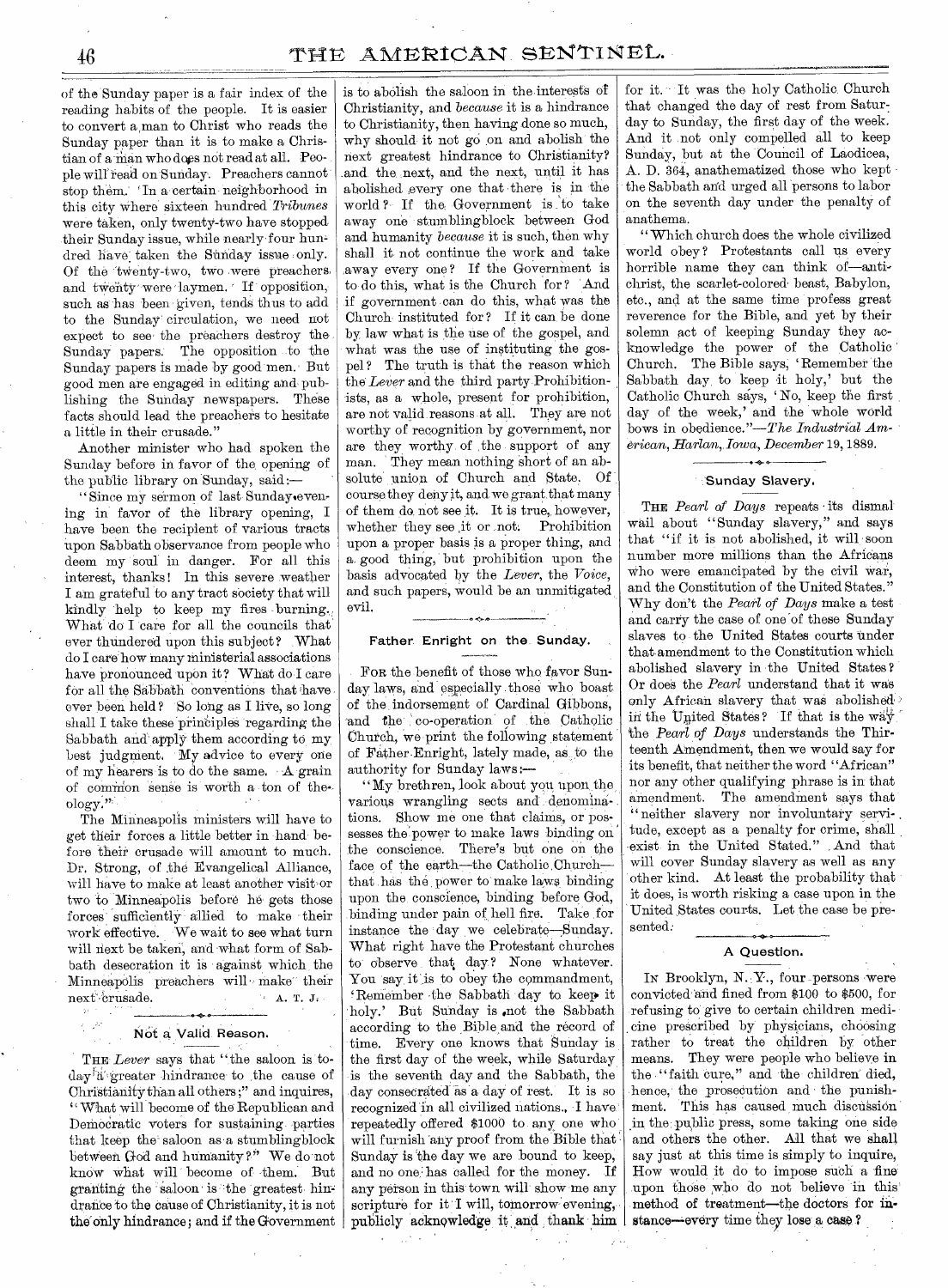

THE MORT POPULAR AND THE ,BEST HEALTH JOURNAL PUBLISHED, IT CONTAINS THE FOLLOWING DEPARTMENTS:

General Articles: Devoted to practical hygiene and popular medical papers.

- Dress: In the interest of rational "dress reform," opposing extreme no-<br>tions and by practical illustrations and suggestions pointing out the way to a Sensible conformity with the laws of heath.
- The Happy Fireside : Devoted to the interest of the home, temperance, moral and social culture, and popular science.
- True Education: E lucational re-<br>form, the training of the whole individual, rather than the mind only; manual training, physical culture as-sociated with mental training, and kindred topics.
- Social Purity: This department rep-<br>resents the "White Cross Movement" and its interests, and all that pertains to the purity of morals in the indiVid-ual, the home, and society.
- Editorial: The editor, each month, serves up a rich variety of hygienic tidbits, pithy, practical, and representing the latest scientific thought in this channel.
- Domestic Medicine: In this department Dr. Kellogg condenses the most practical results of his extensive experience in the treatment of the sick. The Doctor believes in the education of the people in medical subjects, and . proves his faith by his works.
- The Question Box: This interesting<br>department, which affords a channel<br>for communication between the editor of the journal and readers, will be contained. Each month this department contains medical advice and suggestions which would cost ten times the price of the journal if obtained in , the usual, way.
- Household Science: In this de-partment Mrs. Kellogg , *gives* to the readers of GOOD HEALTH the invaluable :results of years of work in her experimental kitchen, and experience gained in the management of the erusine of the largest Sanitarium in the world, and the instruction of classes *in* the Sanitarium School of Domestic Economy. Other writers will also contribute to this department.

#### **PRICE \$1.25 A YEAR.**

GOOD HEALTH PUBLISHING CO. , BATTLE CREEK. MICH.

#### SAFETY PENCIL POCKET

Neat, cheap, serviceable. They perfectly secure pen or pencil in the pocket, so that it cannot fall out when stooping. Can be *easily* and safely at-tached to any part of the clothing. A small invest-ment will prevent the loss of a valuable pen or pencil.

#### PRICES.

No. 1. Russia leather, for 2 pens , . . . 10c.<br>No. 2. Russia leather for, 3 pens , . . . . 15c.

Sent by mail on receipt of price. We guarantee these pockets superior in every particular to sim-ilar styles formerly sold and still offered at much higher prices. Address,

PACIFIC PRESS PUBLISHING CO., 43 BOND STREET, NEW YORK.

Or OAKLAND, CAL.

# **WATERMAN'S IDEAL**

# **FOUNTAIN PEN.**

Has The Most Reliable arrangement for feeding the link from the reservoir to the pen.<br>It has the same sure principle of operation (capillary attraction) and simple construction (a split) that have been used by the ordinary

Remember it is a combination of the BEST ma-terial, workmanship, and principle of operation. Dont waste your time or shorten your life with any other. Address,

PACIFIC PRESS PUBLISHING CO., 43 BOND STREET, NEW YORK-Or OAKLAND, CAL.



# **NASAL CATARRH**

**Its Nature, Causes, Prevention, and Cure, and Diseases of the Throat, Eye, and Ear, due to Nasal Catarrh ; with a chapter of** 

# **CHOICE PRESCRIPTIONS**

BY J. H. KELLOGG, M. **D.,** 

*Medical Superintendent of the Largest Medical and Surgical* 

The work consists of 120 pages, and is embellished with a colored frontis-<br>piece and SIX BEAUTIFULLY COLORED PLATES, besides many<br>illustrative cuts of the throat and nasal cavity in health and disease. This little<br>v ork co

PACIFIC PRESS PUBLISHING CO.,

Or OAKLAND, CAL.

OR OAKLAND, CAL.

OR OAKLAND, CAL.

43 BOND STREET, NEW YORK.

# **HE NATIONAL SUNDAY LAW**

THIS PAMPHLET CONTAINS THE ARGUMENTS IN BEHALF OF THE RIGHTS OF AMERICAN CITIZENS, AND IN OPPOSITION TO THE BLAIR SUNDAY-REST BILL, WHICH MR. JONES PRESENTED BEFORE THE SENATE COMMITTEE ON EDUCATION AND LABOR DECEMBER 13, 1888.

Mr. Crafts has pronounced the report as published

# **"MIGHTY INTERESTING READING."**

And Mr. Jones' comments will make it more so. His argument is enlarged to what it would<br>have been without Senator Blair's interruptions, objections, and counter-arguments, and is accom-<br>panied with answers to all of his ob

#### Sunday-Law **Movement of the Fourth Century.**  AND THE

**Sunday-Law Movement of the Nineteenth Century.** 

The Methods Used in Securing Indorsements to the Petition for the Blair Bill, and the Workings of Such Sunday Laws as are Proposed for the United States.

The Work Contains 192 **Pages** and will be Sent Post-paid on Receipt of **25c.**  Send for it! Read it! Send it to Your Friends!

Address all Orders to

**PACIFIC PRESS PUBLISHING CO.,**  43 BOND STREET, NEW YORK.

**CIVIL GOVERNMENTAND RELIGION** 

By A. T. JONES,

One of the Editors of the AMERICAN SENTINEL.

# **Scriptural, Logical, Plain, and Forcible**

THIS IMPORTANT WORK SHOWS CLEARLY THE RELATION THAT SHOULD EXIST BETWEEN CHURCH AND STATE AT THE PRESENT TIME, AS PROVEN BY THE BIBLE AND HISTORY OF THE PAST TWENTY-FIVE CENTURIES.

Chap. I outlines vividly the relation that existed between " Christianity and

the Roman Empire."<br>
Chap. II distinguishes between "What is due to God and what to Cæsar."<br>
Chap. III shows for what purpose the "Powers that Be" are Ordained.<br>
Chap. IV ably discusss "The Religious Attack upon the United

stitution, and Those Who Are Making it." Chap. V unmasks "Religious Legislation," calling special attention to the

Blair Sunday Bill, now pending in Congress. Chap. VI is devoted to the "The Sunday-Law Movement in the Fourth Century, and Its Parallel in the Nineteenth.

These and other topics of equal interest make this treatise INDISPENSIBLE TO EVERY LOVER OF CIVIL AND RELIGIOUS LIBERTY.

# **CIVIL GOVERNMENT AND RELICION**

IS A PAMPHLET OF 176 LARGE OCTAVO PAGES. PRICE 25 CENTS.

MILLIONS OF COPIES

Should be Placed in the Hands of Thinking People at once. It Clearly Defines what Position We, as American Citizens should Sustain Toward the Effort now on Foot to Secure Religious Legislation. Address,

### **PACIFIC PRESS PUBLISHING CO.,**

43 BOND STREET, NEW YORK.

**FATHERS** 

SIGNS OF THE TIMES

OADLAND, CAL.

# **CATHOLIC CHURCH**

OF THE

*BY ELDER E. J. WAGGONER.* 

History repeats itself, because human nature is<br>the same in all ages of the world. Hence, he who<br>we have been word in the past. The who<br>who know how to avoid error in the future must<br>know how revers have developed in the

SUN-WORSHIP AND SUNDAY

is alone worth the price of the hook. Fine English cloth, substantially bound, contains about 400 pages, and will be sent post-paid at the nominal price of \$1.00.

PACIFIC PRESS PUBLISHING CO., 43 BOND STREET, NEW YORK.



# **FAMILY BIBLES.**

PACIFIC PRESS PUBLISHING CO. 43 BOND ST., NEW YORK.

# **THE WEST 'SHORE RAILROAD**

is one of the most popular routes for business and<br>releasure travel, leading to and from New York Telesure curvel, then<br>City, as well as being the most substantially built<br>and elegantly couplyed double-track line, travers

The West Shore, in connection with the Fitchburg Railroad, is also the shortest line between Boston and Chicago.<br>Boston and Chicago.<br>and Chicago is a state also the strains, and a unumbrough without change between the<br>poi

H. B. JAGOE, C. E. LAMBERT, Gen. Pass. Agt., Gen. Pass. Agt., C. E. LAMBERT, 363. Agt., C. E. AVE., Norw York,

**DUPLICATINC',INKS**  FOR USE WITH " *CYOLOSTYLE,*   $\rightarrow$   $\degree$ COPYGRAPH." Or any Duplicating Process in which a Stencil is used, are the **Celebrated " Redding 'Inks."** 

THE BEST

They Dry Fast, will not Blur nor Clog the sten-<br>il, Dry or Harden on Roller or Pallet, and are incevery way A SUPERIOR ARTICLE. Send for Price Lists and Samples of Work Done

**REDDING INK CO.,** 

**THE SIGNS OF THE TIMES**  Published, weekly, at Oakland, Cal., for the International Tract and Missionary Society.

A sixteen-page Religious Family Paper, devoted<br>to a discussion of the Prophecies, Signs of the<br>Times, Second Coming of Christ, Harmony of the<br>Law and Gospel; with Departments devoted to<br>Health and Temperance, the Home Circ

**Price Per Year, post-paid, \$2.00** 

In clubs of five or more copies to one name and address, to be used in Mis-<br>
sionary work, each,  $\cdot$  51.50<br>
To foreign countries, single subscrip-<br>
tion, post-paid, I Os

43 BOND STREET, NEW YORK.

with these Inks.

# *Sanitarium in the World.*